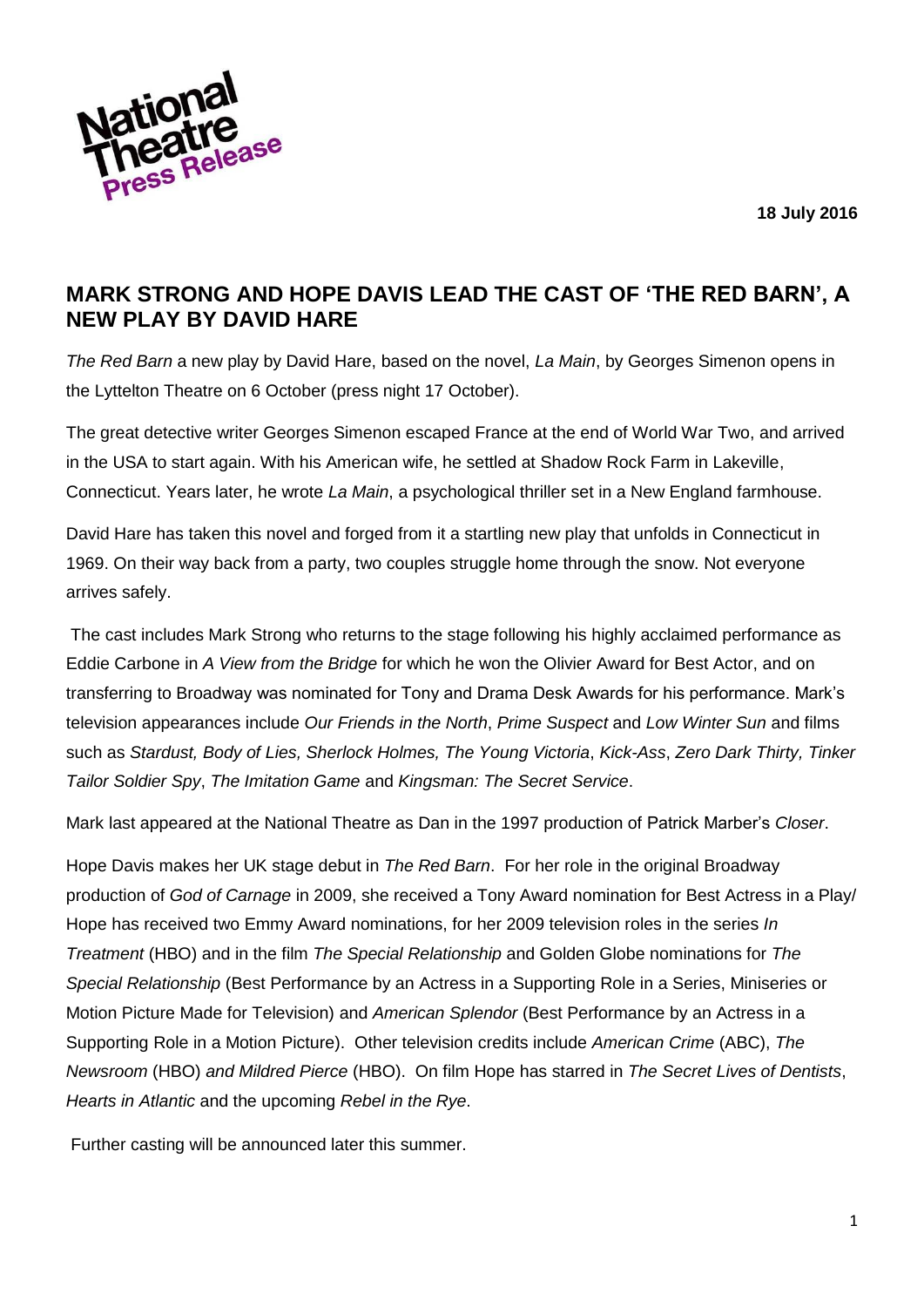Playwright David Hare has written over 30 stage plays which include *Plenty*, *Pravda* (with Howard Brenton), *The Secret Rapture*, *Racing Demon*, *Skylight*, *Amy's View*, *The Blue Room*, *Via Dolorosa*, *Stuff Happens*, *South Downs*, *The Absence of War*, *The Judas Kiss* and *The Moderate Soprano*. For film and television he has written 25 screenplays which include *Licking Hitler*, *Dreams of Leaving*, *Saigon: Year of the Cat*, *Wetherby*, *Damage*, *The Hours*, *The Reader* and the *Worricker Trilogy: Page Eight*, *Turks & Caicos* and *Salting the Battlefield*. He has also written English adaptations of plays by Brecht, Gorky, Chekhov, Pirandello, Ibsen and Lorca. His first memoir *The Blue Touch Paper* was published last year. In the NT millennial poll of the greatest plays of the 20th century, five of the top 100 were David Hare productions.

Robert Icke is an award-winning writer and director, and is currently Associate Director at the Almeida Theatre. Forthcoming Almeida work includes his adaptation of Schiller's *Mary Stuart*, starring Juliet Stevenson and Lia Williams, and *Hamlet*, starring Andrew Scott. Most recently at the Almeida, Icke directed his new version of Chekhov's *Uncle Vanya*. Previous Almeida credits include *Oresteia*, which also transferred to the West End, *The Odyssey* and *The Illiad*, co-directed with Artistic Director, Rupert Goold, *The Fever* and *Mr Burns. Oresteia* won him the Best Director Award at both the 2015 Evening Standard Awards and Critics' Circle Awards, and the 2016 Olivier Award for Best Director (making him the youngest recipient of the Best Director Olivier Award to date). Icke's first production for the Almeida - *1984 (*a co-production with Headlong and Nottingham Playhouse and co-created with Duncan Macmillan) is currently on its third West End run, following two UK tours, and won him the UK Theatre Award 2014. Icke was previously Associate Director at Headlong (2010-2013), Artistic Director of Arden Theatre Company (2003-2007) and the Swan Theatre Company (2005-2008).

Design is by Bunny Christie, lighting by Paule Constable, Tim Reid as Video Designer and sound is by Tom Gibbons.

*The Red Barn* plays in the Lyttelton Theatre from Thursday 6 October and is currently booking to 19 November, with additional performances to be announced. *The Red Barn* is produced in association with Scott Rudin.

## **Ends**

## **Notes to Editors**

**1.** For images click [here,](https://www.dropbox.com/sh/uugt5fczp991r7n/AACDbMzuAydKSTo-3_115vRHa?dl=0) and go to *The Red Barn* folder. Password: **pressdownload 2.** For interviews and further information, contact [Martin](mailto:mshippen@nationaltheatre.org.uk) [Shippen.](mailto:mshippen@nationaltheatre.org.uk)

The National Theatre is dedicated to making the very best theatre and sharing it with as many people as possible. We produce productions on the South Bank in London each year, ranging from re-imagined classics to modern masterpieces and new work by contemporary writers and theatre-makers. The National's work is seen on tour throughout the UK, in London's West End, internationally (including on Broadway) and in collaborations and co-productions with regional theatres.